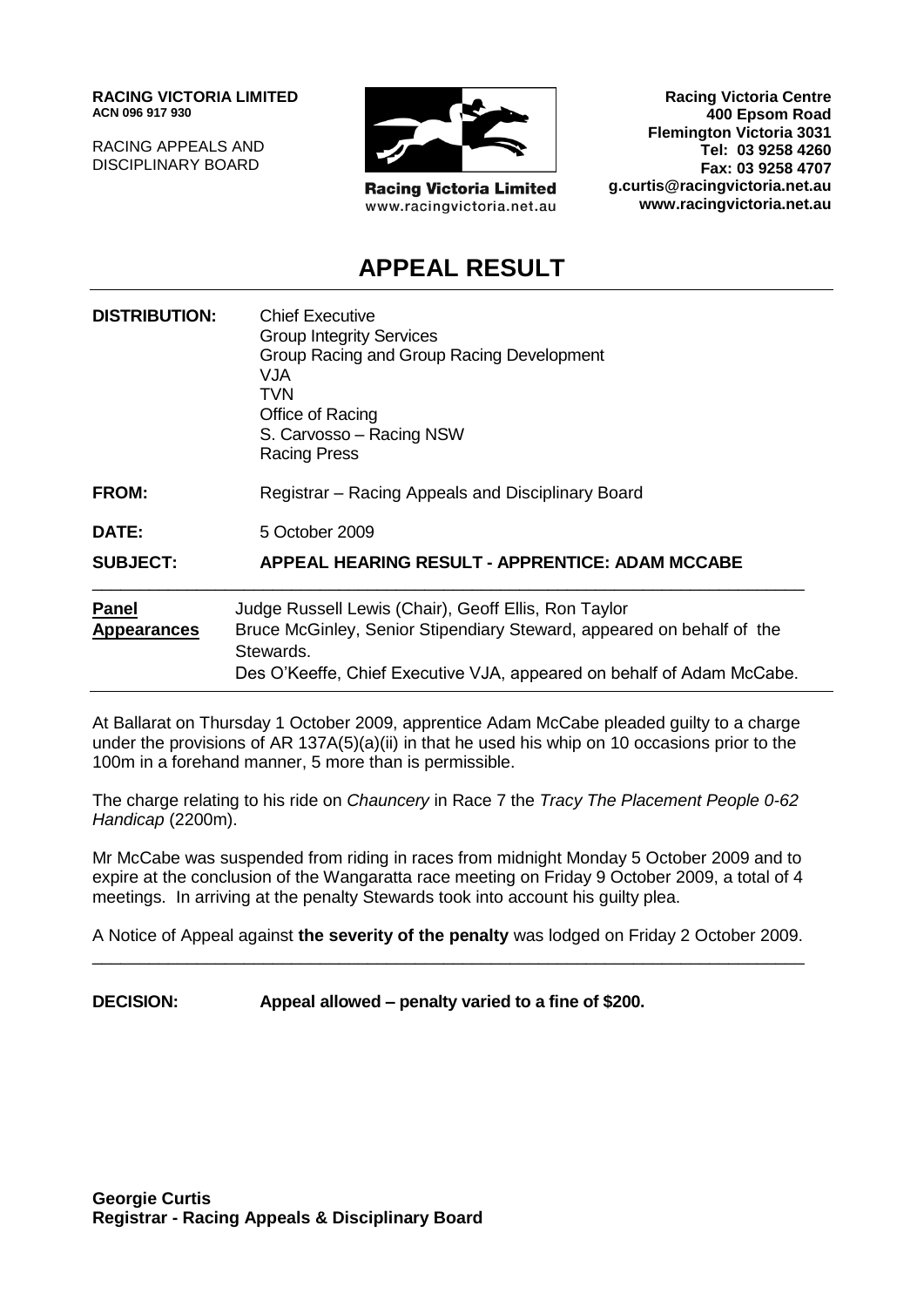# **TRANSCRIPT OF**

## **PROCEEDINGS**

### **RACING APPEALS AND DISCIPLINARY BOARD**

\_\_\_\_\_\_\_\_\_\_\_\_\_\_\_\_\_\_\_\_\_\_\_\_\_\_\_\_\_\_\_\_\_\_\_\_\_\_\_\_\_\_\_\_\_\_\_\_\_\_\_\_\_\_\_\_\_\_\_\_\_\_\_

#### **HIS HONOUR JUDGE R.P.L. LEWIS, Chairman MR G. ELLIS MR R. TAYLOR**

#### **EXTRACT OF PROCEEDINGS**

#### **IN THE MATTER OF THE TRACY THE PLACEMENT PEOPLE 0-62 HANDICAP OVER 2200 METRES AT BALLARAT ON 1 OCTOBER 2009**

#### **DECISION**

#### **JOCKEY: ADAM McCABE**

#### **MELBOURNE**

#### **MONDAY, 5 OCTOBER 2009**

MR B. McGINLEY appeared on behalf of the Stewards

MR D. O'KEEFFE appeared on behalf of the Appellant